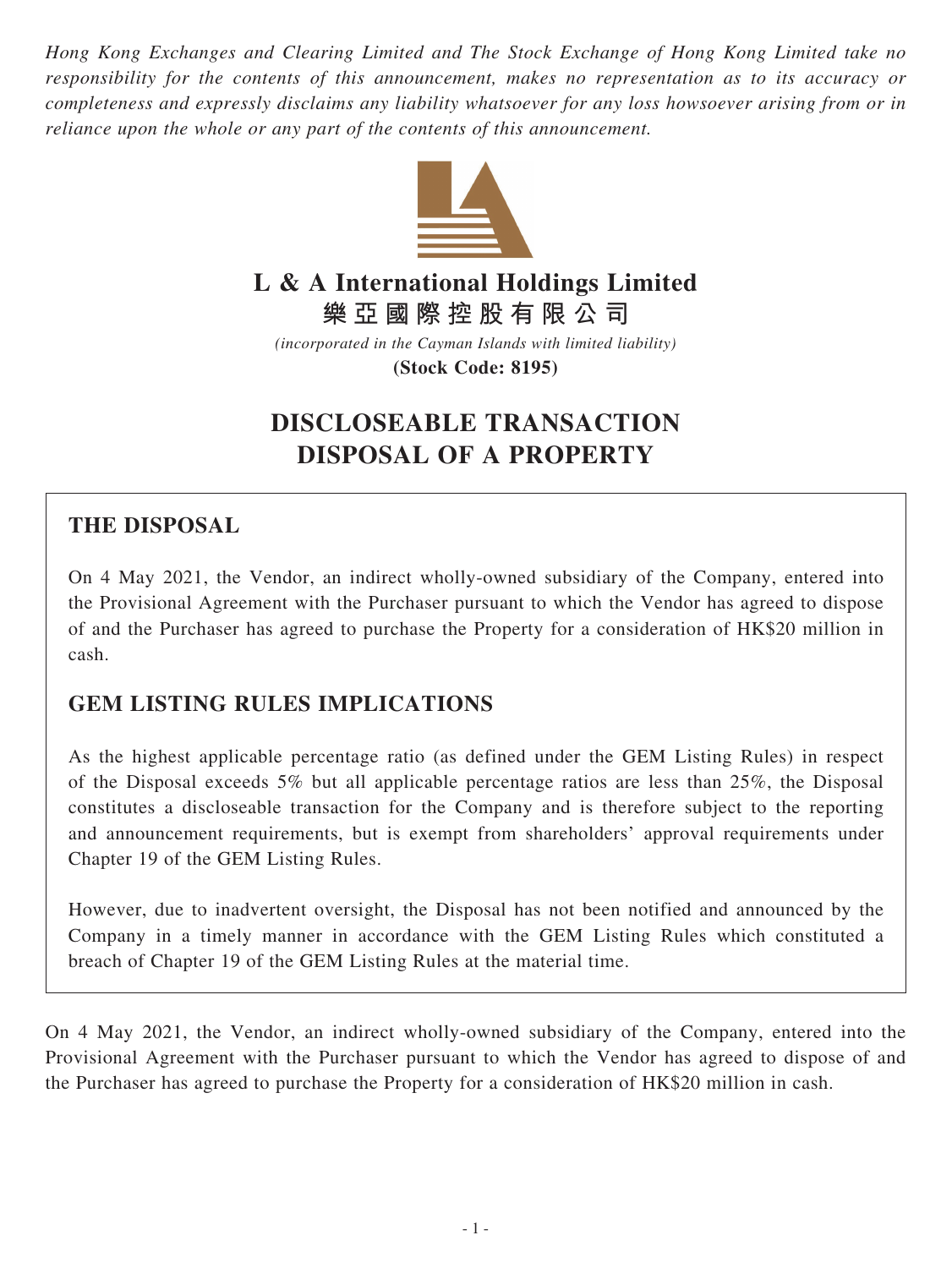## **THE PROVISIONAL AGREEMENT**

The principal terms of the Provisional Agreement are set out as below:

#### **Date:**

4 May 2021

#### **Parties**

Purchaser: The Purchaser

Vendor: 98 SHH Limited, an indirect wholly-owned subsidiary of the Company

To the best knowledge, information and belief of the Directors after having made all reasonable enquiries, the Purchaser is a merchant who runs medical business for 10 years and an Independent Third Party.

#### **Subject matter**

Pursuant to the Provisional Agreement, the Vendor has agreed to dispose of and the Purchaser has agreed to purchase the Property.

#### **Consideration**

The Consideration of HK\$20,000,000 shall be paid by the Purchaser to the Vendor in cash in the following manner:

- (a) an initial deposit in the sum of HK\$600,000 has been paid upon signing of the Provisional Agreement;
- (b) HK\$1,400,000 being further deposit shall be paid on or before 18 May 2021; and
- (c) the remaining balance of the Consideration of HK\$18,000,000 shall be paid upon Completion, which is scheduled to take place on or before 23 December 2021.

The Consideration was arrived at after arm's length negotiations between the Vendor and the Purchaser on normal commercial terms after taking into account of (i) the prevailing market price of similar properties of similar size, character and location; and (ii) the valuation of the Property of HK\$20 million as at 3 May 2021 (the "**Valuation**") valued by an independent valuer engaged by the Company.

The Consideration is equivalent to the Valuation.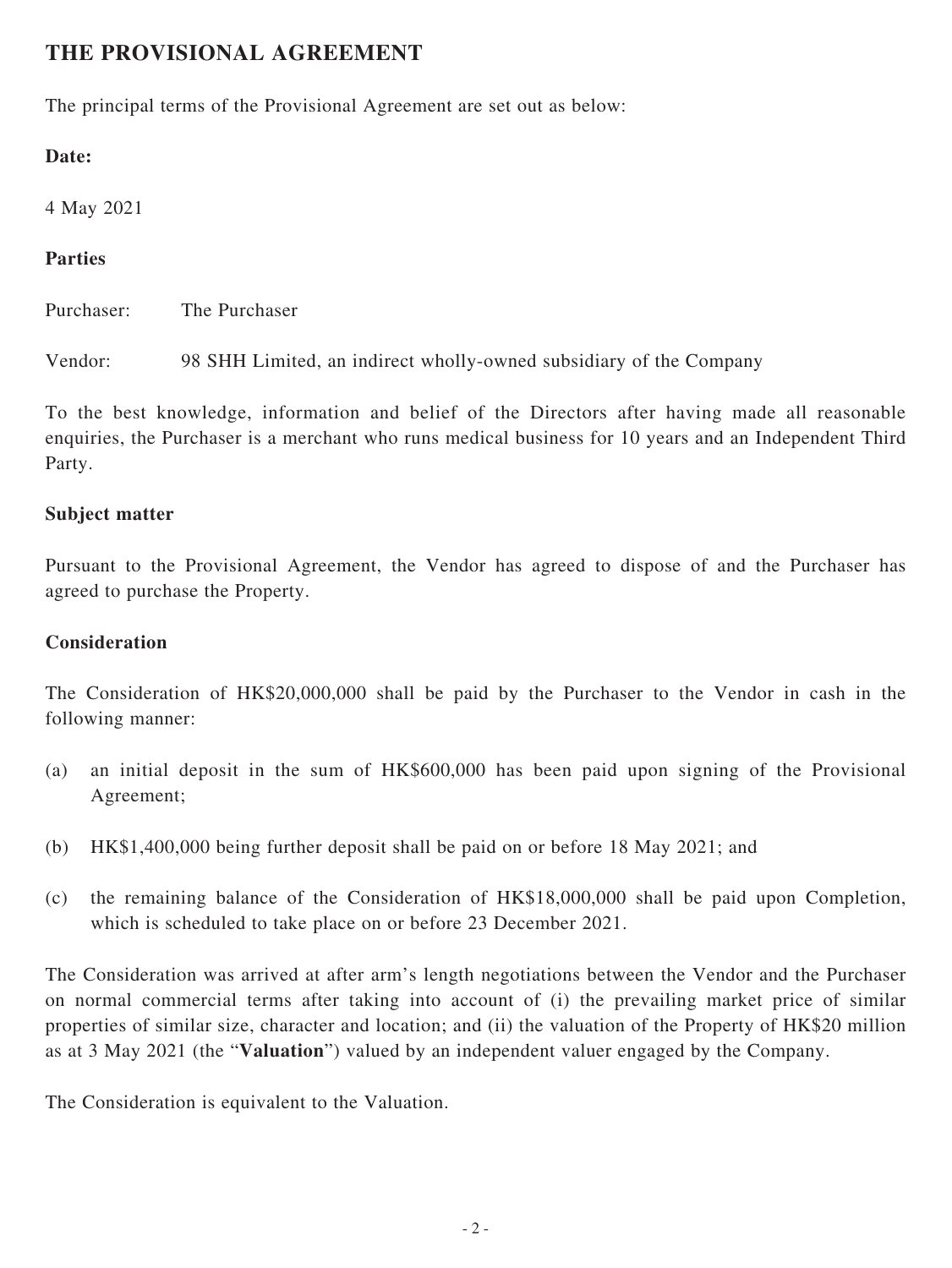#### **Formal Agreement**

The Formal Agreement in relation to the Disposal shall be entered into on or before 18 May 2021.

#### **Stamp Duty**

Pursuant to the terms of the Provisional Agreement, the Purchaser agrees to bear all the stamp duty levied in connection with the Disposal.

#### **Completion**

Completion of the Disposal shall take place on the day immediately after the date of receipt of the consideration in full on or before 23 December 2021. Upon Completion, the Property will be delivered on vacant possession and the Property will cease to be held by the Group.

### **INFORMATION ON THE PROPERTY**

The Property is located at Siu Hang Hau, Clear Water Bay, Sai Kung, New Territories, Hong Kong, which is a 3-storey residential house with private garden and roof top. The gross floor area of the Property is approximately 2,100 sq.ft.

The Property is subject to a tenancy for the first term of 1 year commencing on 1 September 2020 and expiring on 31 August 2021 and is extended to 23 December 2021 at a monthly rent of HK\$45,000 inclusive of management fee, Government rent and Government rates.

As at 30 April 2021, the carrying value of the Property amounted to approximately HK\$15.2 million.

## **FINANCIAL EFFECTS OF THE DISPOSAL AND PROPOSED USE OF PROCEEDS**

The Directors expect to recognise an unaudited gain of approximately HK\$4.8 million from the Disposal, which is calculated based on the consideration received by the Group for the Disposal less the carrying value of the Property of approximately HK\$15.2 million as at 30 April 2021 before any related expenses.

The calculations are only estimates provided for illustrative purposes. Shareholders should note that the actual amount of gain on the Disposal to be recorded by the Company will be subject to review by the auditors of the Company.

It is expected that the net proceeds from the Disposal of approximately HK\$18.9 million. HK\$11.2 million of the net proceeds will be used for repayment of the relevant mortgage of the Property and the remaining balance of approximately HK\$7.7 million will be used as general working capital of the Group.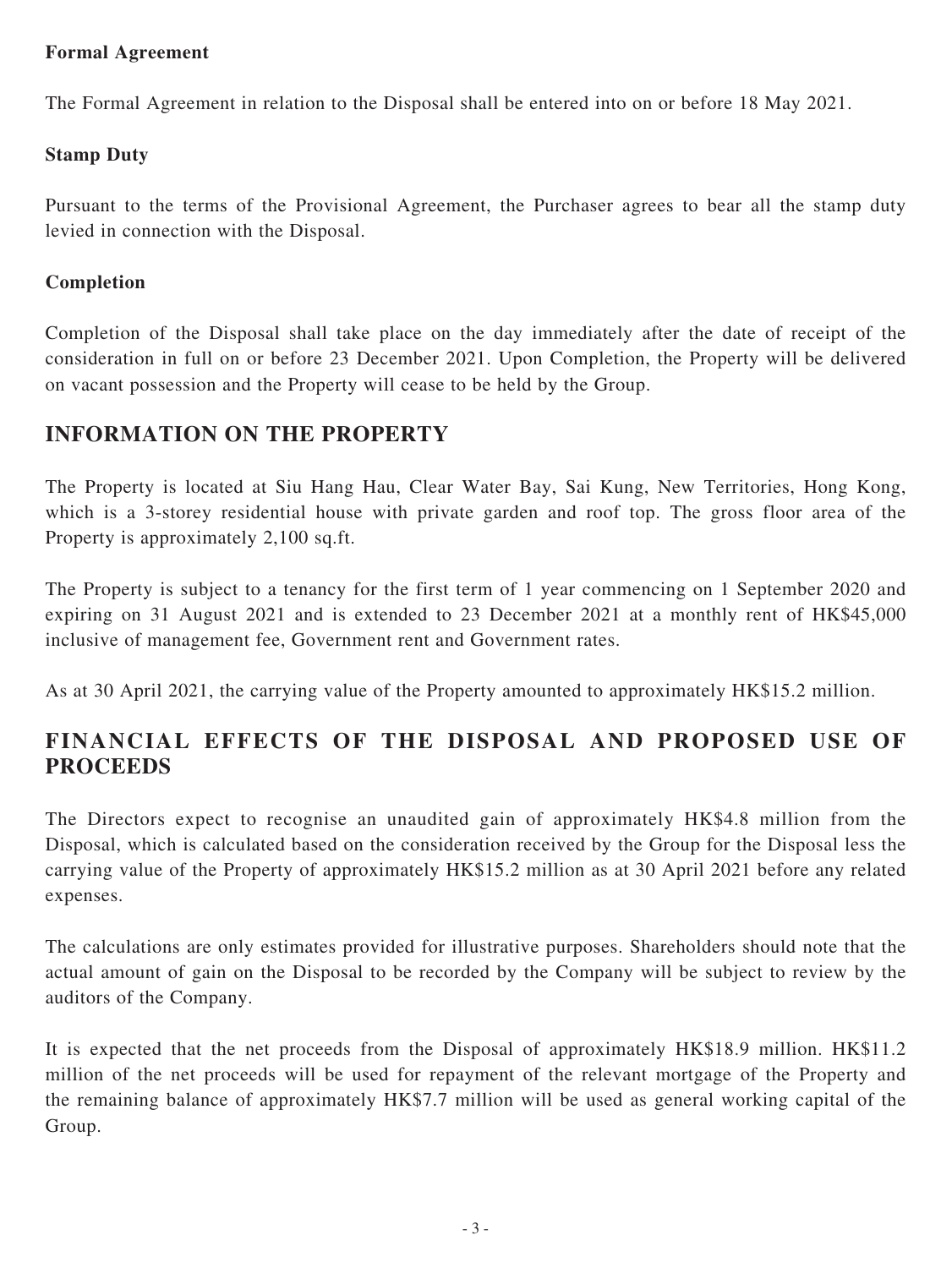### **REASONS FOR AND BENEFITS OF THE DISPOSAL AND USE OF PROCEEDS**

The Company is an investment holding company. The Group is principally engaged in (i) the manufacturing and sales of OEM garment products; (ii) retailing and wholesaling of garment products under the Group's own brand and high-end fashion brand; (iii) provision of loan services; (iv) wholesaling of seafood; (v) provision of financial quotient and investment education courses; and (vi) property investment.

The Property classified as investment property of the Group. The Directors undertake strategic review of the Group's assets from time to time with a view to maximising returns to the Shareholders. Having regard to the prevailing market conditions, the Directors are of the view that the Disposal provides an opportunity for the Group to realise the investment value of its assets. It allows the Group to improve the financial position and enhances the working capital of the Group.

The Directors consider that the terms of the Provisional Agreement are on normal commercial terms, fair and reasonable and the Disposal is in the interests of the Company and the Shareholders as a whole.

### **GEM LISTING RULES IMPLICATIONS**

As the highest applicable percentage ratio (as defined under the GEM Listing Rules) in respect of the Disposal exceeds 5% but all applicable percentage ratios are less than 25%, the Disposal constitutes a discloseable transaction for the Company and is therefore subject to the reporting and announcement requirements, but is exempt from shareholders' approval requirements under Chapter 19 of the GEM Listing Rules.

However, due to inadvertent oversight, the Disposal has not been notified and announced by the Company in a timely manner in accordance with the GEM Listing Rules which constituted a breach of Chapter 19 of the GEM Listing Rules at the material time.

### **REMEDIAL ACTIONS**

While the possible non-compliance with the GEM Listing Rules was inadvertent and unintentional, to prevent similar incident from occurring in the future, the Company has implemented the following remedial measures:

- (i) the Company will provide further guidance material and training, in particular, regarding the proper calculation of percentage ratios relating to notifiable transactions under the GEM Listing Rules for the Directors and relevant staff members of the Group in order to strengthen and reinforce their existing knowledge with respect to notifiable transactions;
- (ii) a letter will be circulated to all the Directors, company secretary, senior management and staffs of the Group to remind them of strict compliance of the internal control procedures, in particular, to inform and consult the company secretary and/or the legal advisor of the Company (if necessary) before entering into transactions which may constitute notifiable and/or connected transactions; and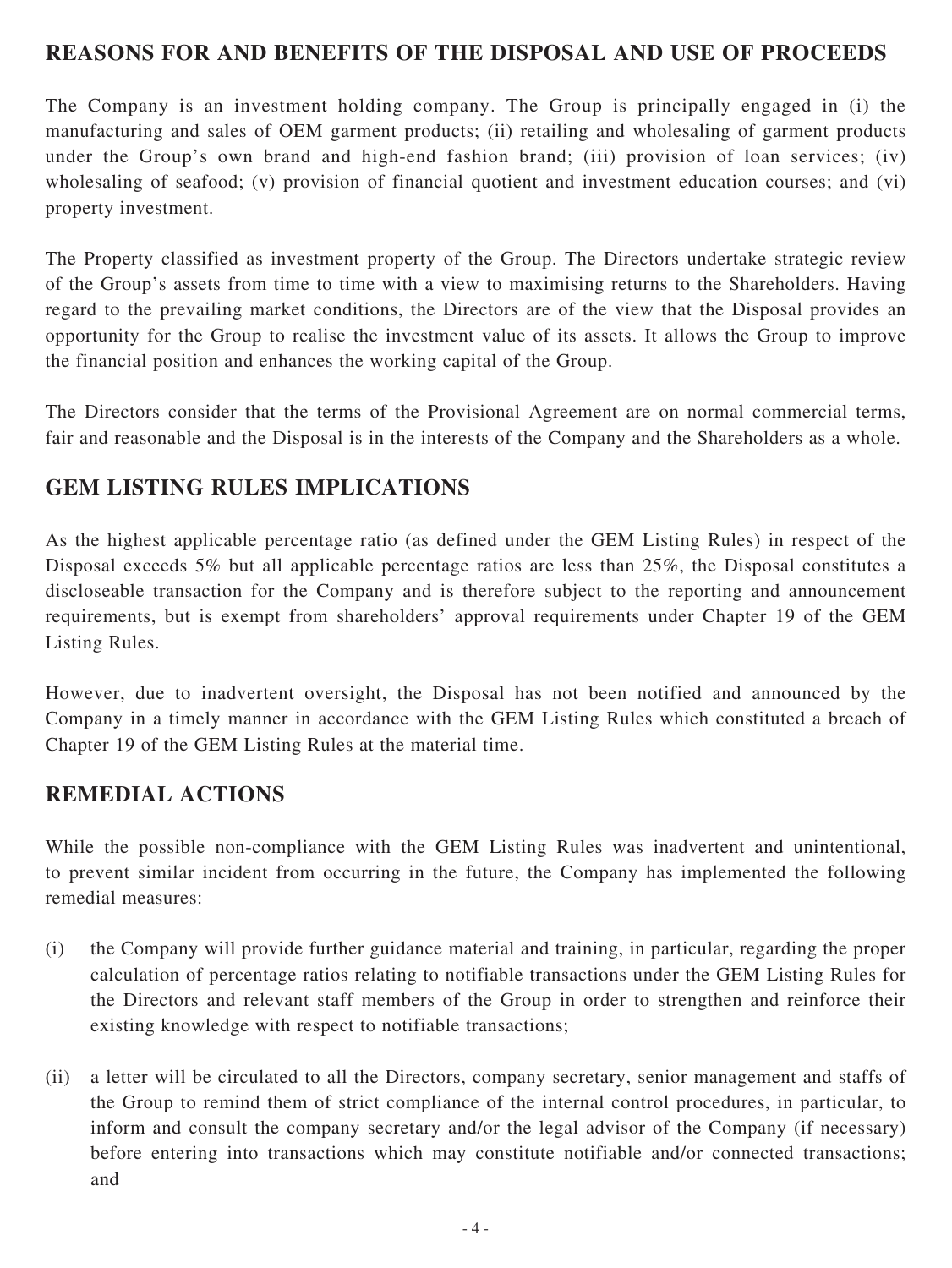(iii) the Company will further consult external legal advisers, financial advisers and/or the Stock Exchange in case of any doubt on notifiable transactions.

# **DEFINITIONS**

In this announcement, unless the context otherwise requires, the following expressions shall have the following respective meanings:

| "Board"                        | the board of Directors                                                                                                                                                                                                  |
|--------------------------------|-------------------------------------------------------------------------------------------------------------------------------------------------------------------------------------------------------------------------|
| "Company"                      | L & A International Holdings Limited (樂亞國際控股有限公司), a<br>company incorporated in the Cayman Islands with limited liability,<br>whose Shares are listed on GEM (Stock Code: 8195)                                         |
| "Completion"                   | the completion of the Disposal pursuant to the Provisional Agreement                                                                                                                                                    |
| "Consideration"                | the consideration of HK\$20,000,000 payable by the Purchaser to the<br>Vendor for the Disposal pursuant to the terms and conditions of the<br>Provisional Agreement                                                     |
| "Director(s)"                  | the director(s) of the Company                                                                                                                                                                                          |
| "Disposal"                     | the disposal of the Property by the Vendor to the Purchaser pursuant to<br>the Provisional Agreement                                                                                                                    |
| "Formal Agreement"             | the formal sale and purchase agreement to be entered into between<br>the Purchaser and the Vendor in respect of the Disposal, which will<br>be signed on or before 18 May 2021 pursuant to the Provisional<br>Agreement |
| "GEM"                          | the GEM of the Stock Exchange                                                                                                                                                                                           |
| "GEM Listing Rules"            | the rules governing the listing of securities on GEM                                                                                                                                                                    |
| "Group"                        | the Company and its subsidiaries                                                                                                                                                                                        |
| "Hong Kong"                    | the Hong Kong Special Administrative Region                                                                                                                                                                             |
| "Independent Third Party(ies)" | third party (ies) who is/are independent of, and not connected with, the<br>Company and its connected persons (as defined in the GEM Listing<br>Rules)                                                                  |
| "Property"                     | a 3-storey residential house with private garden and roof top located<br>at Siu Hang Hau, Clear Water Bay, Sai Kung, New Territories, Hong<br>Kong                                                                      |